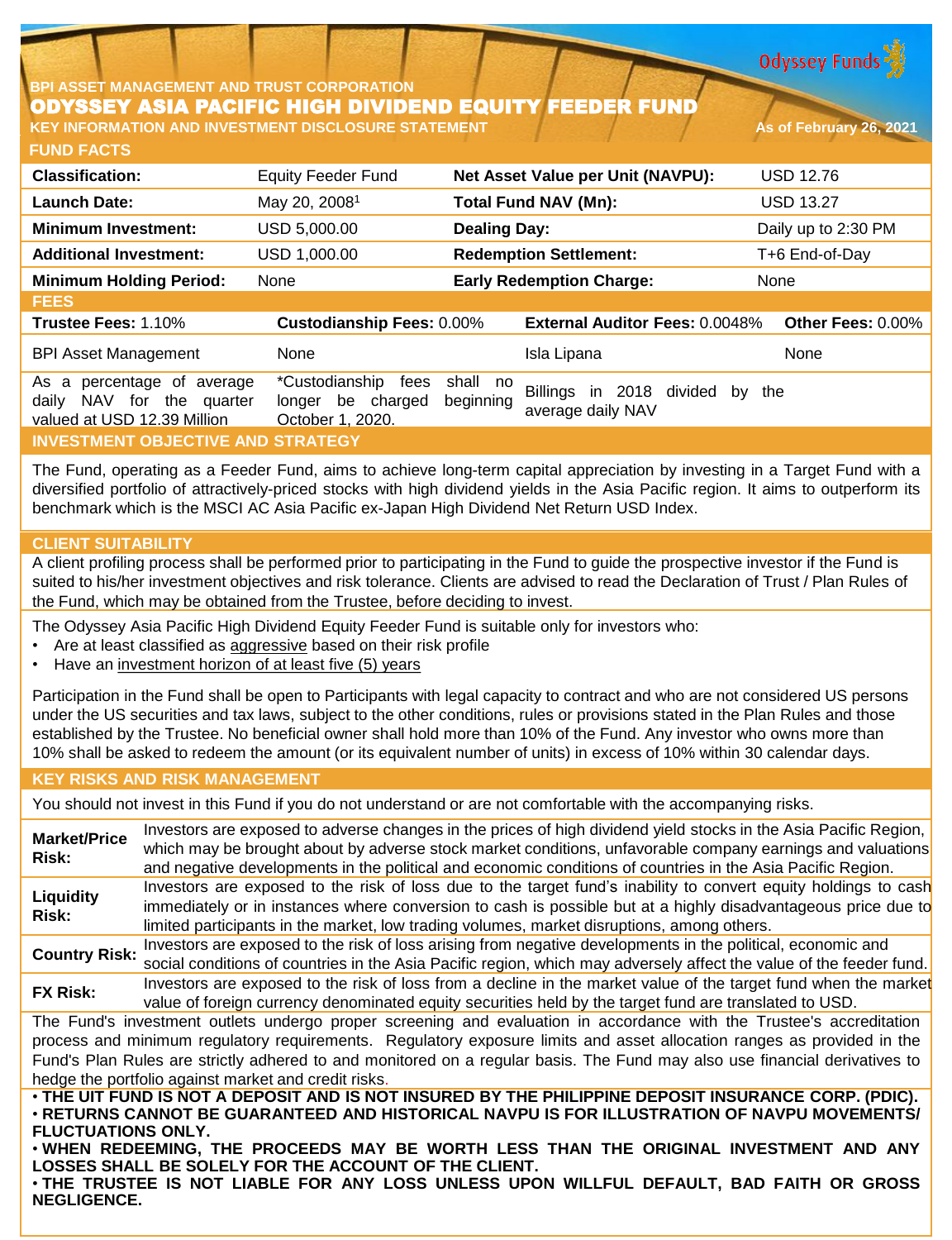### **FUND PERFORMANCE AND STATISTICS AS OF FEBRUARY 26, 2021**

(Purely for reference purposes and is not a guarantee of future results)

#### **NAVPU GRAPH**



| <b>CUMULATIVE PERFORMANCE (%) 2</b>    |       |       |       |          |       |       |
|----------------------------------------|-------|-------|-------|----------|-------|-------|
|                                        | 1 mo  | 3 mos | 6 mos | 1YR      | 3YRS  | S.I   |
| Fund                                   | 2.82  | 11.15 | 21.06 | 21.76    | 9.06  | 27.60 |
| <b>Benchmark</b>                       | 5.17  | 8.02  | 19.63 | 38.14    | 28.52 | 97.51 |
| <b>ANNUALIZED PERFORMANCE (%) 2</b>    |       |       |       |          |       |       |
|                                        | 1YR   | 2YRS  | 3YRS  | 4YRS     | 5YRS  | S.I   |
| Fund                                   | 21.76 | 5.34  | 2.93  | 5.73     | 7.76  | 1.93  |
| <b>Benchmark</b>                       | 38.14 | 17.60 | 8.72  | 13.09    | 15.91 | 5.47  |
| <b>CALENDAR YEAR PERFORMANCE (%) 2</b> |       |       |       |          |       |       |
|                                        | YTD   | 2020  | 2019  | 2018     | 2017  | 2016  |
| Fund                                   | 7.05  | 2.05  | 11.24 | $-9.01$  | 20.33 | 3.45  |
| <b>Benchmark</b>                       | 6.07  | 19.55 | 20.14 | $-14.23$ | 37.63 | 6.18  |
| <b>PORTFOLIO COMPOSITION</b>           |       |       |       |          |       |       |
| <b>Allocation</b><br>% of Fund         |       |       |       |          |       |       |
| Target Fund                            |       |       |       |          |       | 95.99 |

Cash 2.91

Other receivables - net of liabilities 1.10 **Top Five Sector Holdings % of Target Fund** Financials 27.90 Information Technology 27.40 Consumer Discretionary 6.20 Industrials 6.50 Consumer Staples 5.80 **Top Five Country Weightings % of Target Fund** China 24.60 Taiwan 18.20 Australia 14.60 Hong Kong **11.30** Korea 10.80

\*MSCI AC Asia Pacific ex-Japan High Dividend Net Return USD Index

| <b>NAVPU over the past 12 months</b> |       |
|--------------------------------------|-------|
| Highest                              | 13.23 |
| Lowest                               | 8.48  |
| <b>STATISTICS</b>                    |       |
| Portfolio Beta                       | 0.87  |
| Volatility, Past 1 Year (%) 3        | 26.83 |
| Sharpe Ratio <sup>4</sup>            | 0.81  |
| Information Ratio <sup>5</sup>       | -1.99 |

<sup>1</sup>The fund was originally launched as Odyssey Asia Pacific High Dividend Equity Fund. It was converted into a feeder fund last October 1, 2020. <sup>2</sup>Returns are net of fees.

<sup>3</sup>Measures the degree to which the Fund fluctuates vis-à-vis its average return over a period of time.

<sup>4</sup>Used to characterize how well the return of a Fund compensates the investor for the level of risk taken. The higher the number, the better.

<sup>5</sup>Measures reward-to-risk efficiency of the portfolio relative to the benchmark. The higher the number, the higher the reward per unit of risk.

\*Declaration of Trust is available upon request through your branch of account.

| <b>TOP TEN HOLDINGS</b> |  |  |
|-------------------------|--|--|
|                         |  |  |

| <b>Name</b>                                                 | % of Target<br>Fund |
|-------------------------------------------------------------|---------------------|
| Taiwan Semiconductor Manufacturing<br>Co., Ltd.             | 9.46                |
| Samsung Electronics Co., Ltd.                               | 8.43                |
| Ping An Insurance (Group) Company<br>of China, Ltd. Class A | 3.45                |
| Rio Tinto Limited                                           | 3.37                |
| DBS Group Holdings Ltd                                      | 2.97                |
| Hong Kong Exchanges & Clearing Ltd.                         | 2.62                |
| Infosys Limited                                             | 2.47                |
| <b>CLP Holdings Limited</b>                                 | 2.42                |
| <b>Mapletree Logistics Trust</b>                            | 2.15                |
| China Construction Bank Corporation                         | 2.14                |
|                                                             |                     |

# **RELATED PARTY TRANSACTIONS\***

Time deposits and money market

The Fund has no transactions and outstanding investments with entities related to BPI Asset Management and Trust Corporation (BPI AMTC).

Related party in accordance with BPI AMTC's internal policy.

For more information, you may contact us at (632) 8580-**AMTC** (2682),

email us at bpi\_asset\_management@bpi.com.ph or visit our website, www.bpiassetmanagement.com.